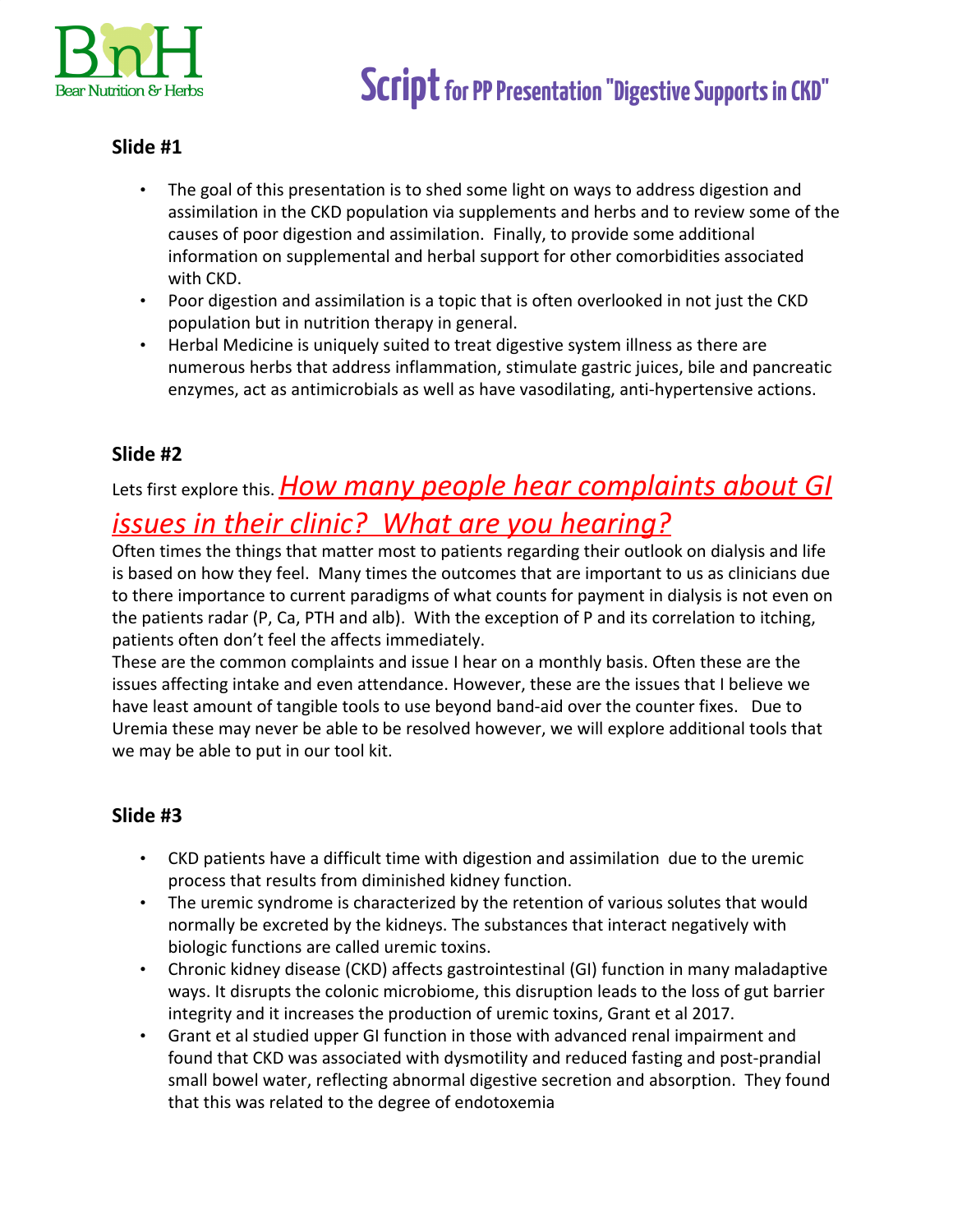

• Duranton et al 2012 performed a literature search and found 621 articles about uremic toxicity published after 2003. These records described 32 previously known uremic toxins and 56 newly reported solutes. The articles most frequently reported concentrations of  $β$  2-microglobulin, indoxyl sulfate, homocysteine, uric acid, and parathyroid hormone.

## **Slide #4**

- Many uremic solutes have been shown to be associated with mortality or morbidity in epidemiologic studies
- Randomized clinical trials of retention solute removal on hard outcomes such as mortality are scarce, and results are not always supportive of improved survival, Duranton et al 2012.
- Recently, the strong vasoconstrictor **uridine adenosine tetraphosphate (Up4A**) was described as a uremic toxin. CKD patients had, on average, a 5.2-fold higher  $Up_{4}A$ plasma concentration compared with healthy subjects, and this increased  $Up_{A}A$ concentration may influence blood pressure, proliferation rate of vascular smooth muscle cells, and calcification processes in CKD patients
- several large acute phase proteins (α**2-macroglobulin, fibrinogen, myeloperoxidase,** and IL-12)<sup>56,95-97</sup> and endothelium-related proteins (vascular cell adhesion molecule 1, **vascular endothelial growth factor 1, and soluble vascular endothelial growth factor** receptor)<sup>[45](https://www.ncbi.nlm.nih.gov/pmc/articles/PMC3380651/),[70](https://www.ncbi.nlm.nih.gov/pmc/articles/PMC3380651/)</sup> were increased in CKD, and they could have a significant diagnostic and pathophysiologic value

- On the reverse end, Uremia reduces some of the beneficial substances that act as anti-oxidants, anti-inflammatories and vasodilating properties.
- Duranton et al 2012 identified molecules that were also reduced in uremia (**bilirubin, reduced glutathione, α1-antitrypsine, arginine, and homoarginine**). [10,35,81](https://www.ncbi.nlm.nih.gov/pmc/articles/PMC3380651/),[100](https://www.ncbi.nlm.nih.gov/pmc/articles/PMC3380651/)
- Because these solutes are associated with **antioxidant, anti-inflammatory, and vasodilating propertie**s, their reduced concentration could be involved in additional adverse effects of uremia.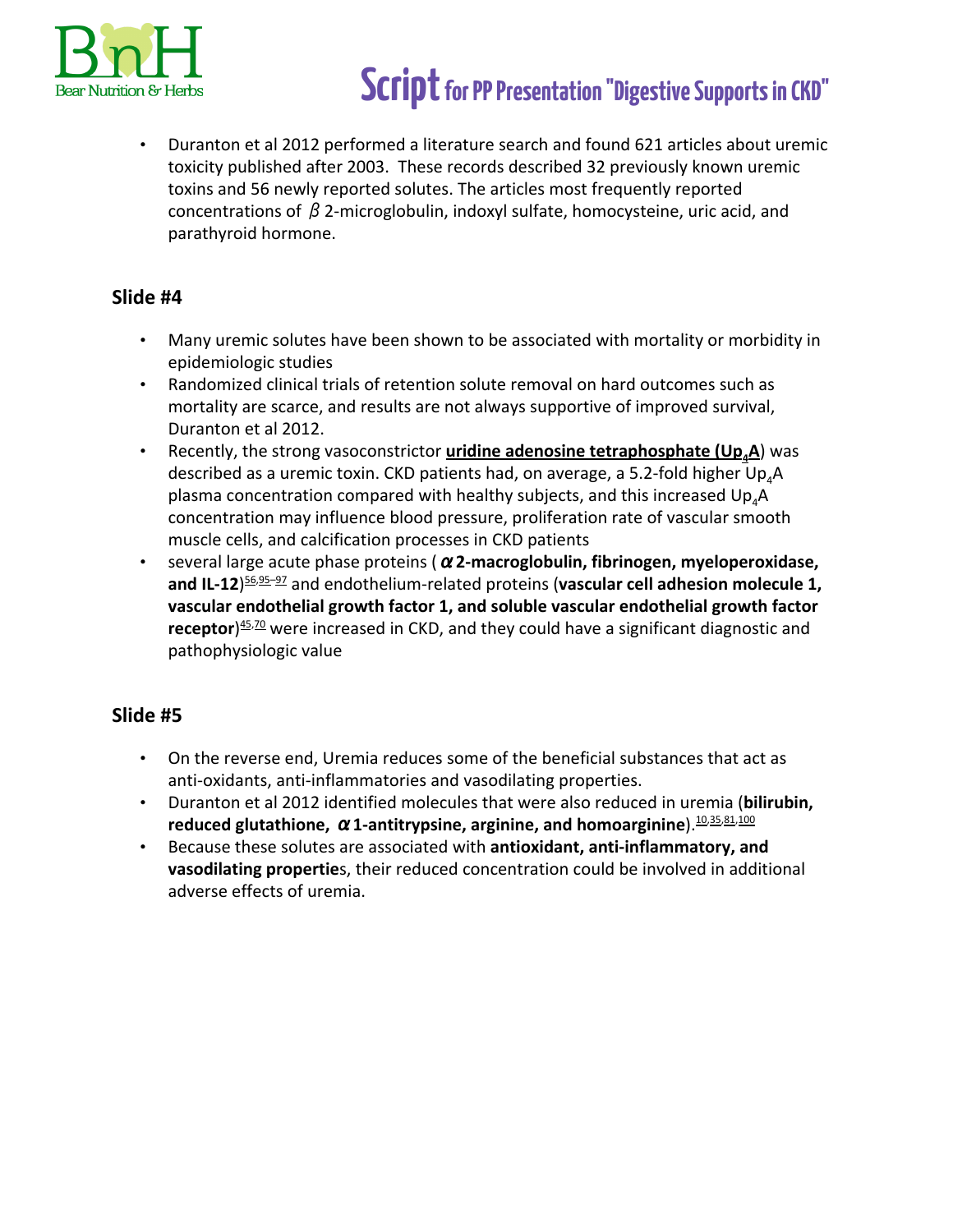

## **Slide #6**

Let's do a **brief review** of all of the steps needed for digestion and absorption:

- The digestive tract extends from the mouth to the anus
- We need good acid base balance in the GI tract for proper pH, adequate smooth muscle tone for moving materials down the digestive tract, proper acid secretion in the stomach, sufficient pancreatic digestive enzyme secretion into the intestine, sufficient bile secretion for fat absorption, and integrity of the gastrointestinal mucosa for protection and nutrient absorptions, (Liska, et al 2004)
- It needs all of these steps to break down large protein, carbohydrate and fat molecules in foods into smaller substances that can be absorbed into the blood by the brush border cells of the intestinal mucosa.
- In this process, vitamins and minerals are released from food material in order to be absorbed by the body.
- **Chewing** food properly starts the process and affects the end product. One rule of thumb is if you still identify the food in the mouth based on texture, then you haven't chewed it enough. (Liska, et al 2004)
- **Hypochlorhydria** inadequate secretion of gastric acid by parietal cells in the stomach wall in general and exacerbated by H-2 blocking antacids and proton pump inhibitors. Research suggests that low gastric acidity may influence the development of diseases such as food allergies, rheumatoid arthritis, acne, rosacea, asthma; gastric acid decreases as we age and most people over the age of 60 have insufficient secretory abilities. **Chronic inflammation can increase hypochlorhydria**. Hypochlorhydria invites bacterial overgrowth in the small intestine since elevated pH values allow greater numbers of small intestine microflora to proliferate. This overgrowth compromises digestion and absorption particularly for the B-complex vitamins (especially folate, B6 and B12) and minerals iron and calcium. So a renal vitamin is key but use of a liquid or sublingual may be better as is it really reaching the patient in tablet form? Due to so much dysbiosis in the first place?
- Chronic **hyposecretion of pancreatic enzymes** not only leads to fat and protein maldigestion and malabsorption but also to micronutrient deficiencies. Pancreatic insufficiency directly causes B12 deficiency. (Liska, et al 2004) **My additional synopsis / RECAP:** Remember the stomach also produces intrinsic factor needed to absorb vitamin B12 from the small intestine; the chief cells produce protein digesting enzymes (pepsinogens) which are converted to the active form of pepsin by the hydrochloric acid produced by the parietal cells.
- **Bile** manufacture in the liver and stored in the gallbladder helps to break up fat into smaller globules for better absorption of fat. Insufficient amounts reduce fat and fat soluble vitamin absorption.

Let's consider some stomach cells produce intrinsic factor which is needed to absorb vitamin B 12 from the small intestine

- Chief cells produce protein-digesting enzymes, mostly pepsinogens
- Parietal cells produce hydrochloric acid which makes the stomach contents acidic and activates the enzymes, example: converts pepsinogen to pepsin
- Entero-endocrine cells produce gastrin.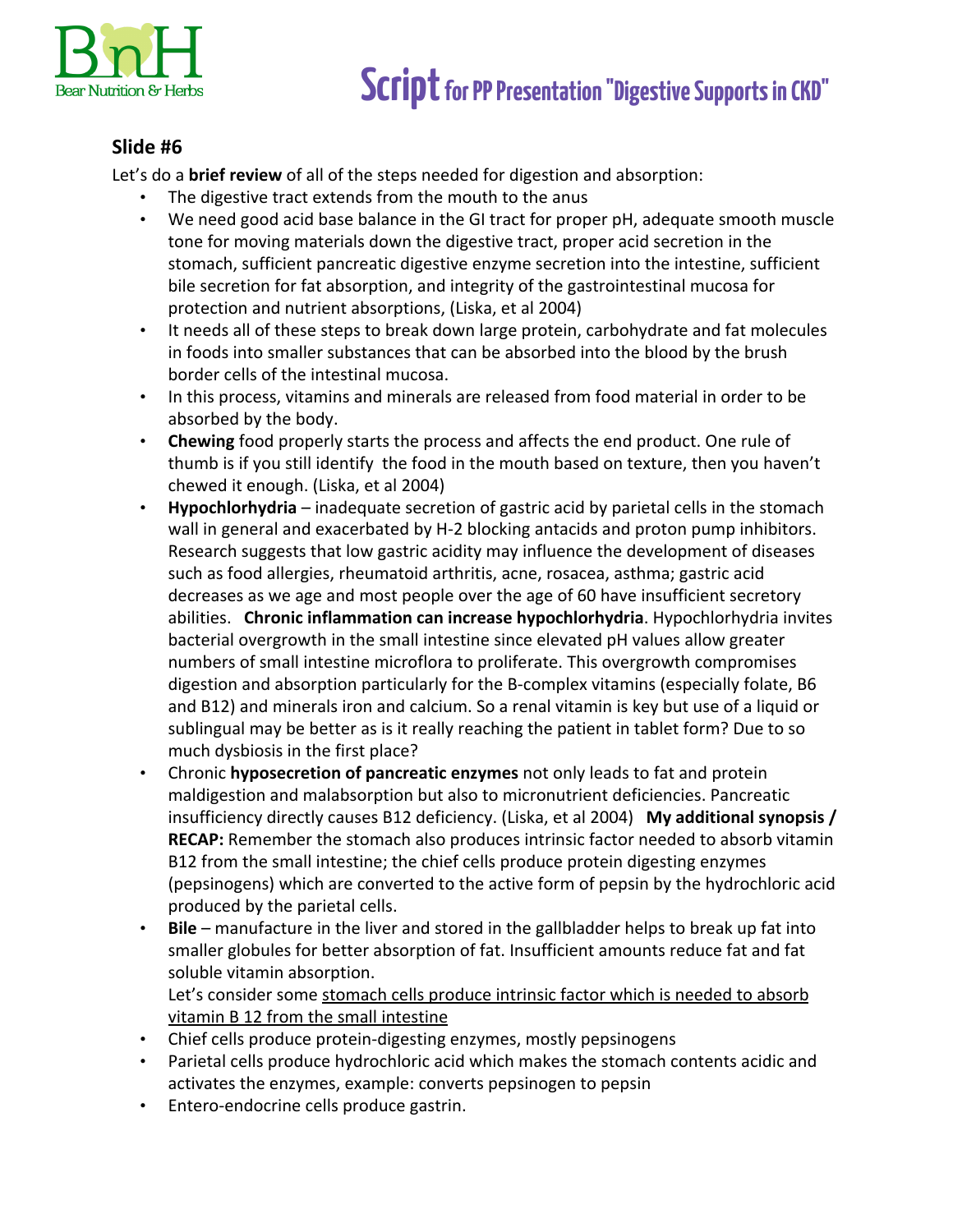

- In recent years, the gastrointestinal tract has emerged as a major instigator of systemic inflammation in CKD.
	- Postmortem studies previously discovered gut wall inflammation throughout the digestive tract in chronic dialysis patients.
- In CKD animals, colon wall inflammation is associated with breakdown of the epithelial tight junction barrier ('leaky gut') and translocation of bacterial DNA and endotoxin into the bloodstream.
	- Gut bacterial DNA and endotoxin have also been detected in the serum from CKD and dialysis patients,
	- whereby endotoxin levels increase with the CKD stage
	- and correlate with the severity of systemic inflammation in the dialysis population.
- The CKD diet that is low in plant fiber and symbiotic organisms (in adherence with low potassium, low phosphorus intake)
	- can alter the normal gut microbiome,
	- leading to overgrowth of bacteria that produce uremic toxins such as **cresyl** and **indoxyl** molecules.
- The translocation of these toxins from the 'leaky gut' into the bloodstream further promotes
	- systemic inflammation,
	- adverse cardiovascular outcomes
	- and CKD progression.
- Data are lacking on optimal fiber and yogurt consumption in CKD that would favor growth of a more symbiotic microbiome while avoiding potassium and phosphorus overload.
- Prebiotic and probiotic formulations have shown promise in small clinical trials, in terms of lowering serum levels of uremic toxins and improving quality of life.
- The evidence points to a strong relationship between intestinal inflammation and adverse outcomes in CKD, and more trials investigating gut-targeted therapeutics are needed, (Lau et al 2015 ).

- Montemurno et al 2014, indicate that for the CKD population the role of gut microbiota is the missing link between food and health. Microbiota are the microbial community found in the large intestine. It is considered a symbiotic "supplementary organ", contributing to digestion, mainly through two catabolic pathways: saccharolytic (fermentation) or proteolytic (putrefaction).
- It also interacts with host influencing immunity, metabolism, and general health status (mood, memory and more).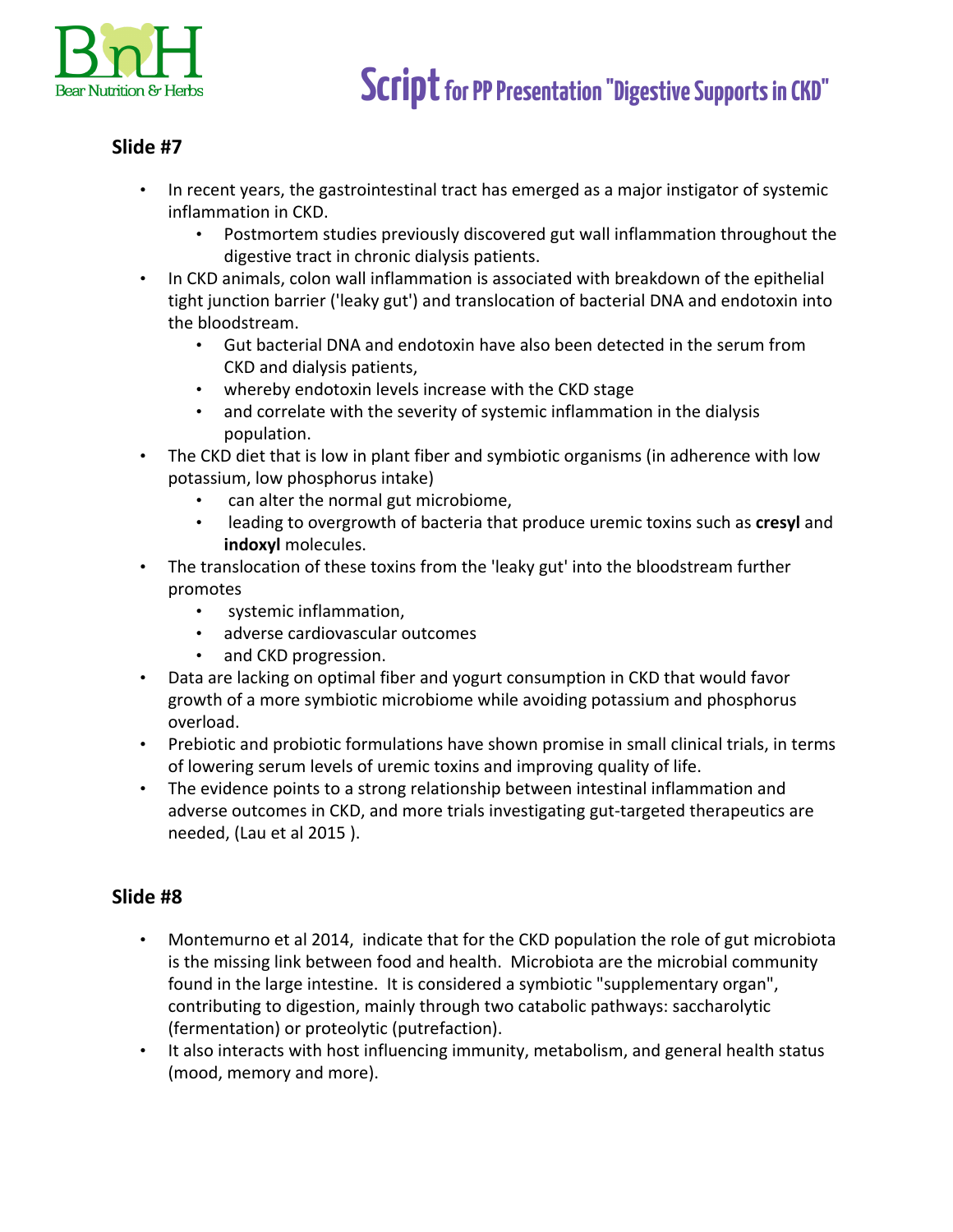

- It is believed that a **balanced healthy microbiota is primarily saccharolytic** and diet has a deep effect on its composition.
- **Mediterranean Diet** they note that there is a high supply of fiber and antioxidants in the Mediterranean Diet and that it favours the prevalence of saccharolytic species, while the typical Western Diet that many of our patients follow, promotes the shift towards a proteolytic profile and dysbiosis.
- In CKD a vicious cycle exists, in which proteolytic-derived microbial metabolites (p-cresol and indoxyl sulphate), represent the main circulating uremic toxins: their accumulation worsens dysbiosis and promotes CKD progression.
- Felizardo et al 2016 note that not only is the westernized diet altering the gut microbiota in a way that directly correlates with increased incidences of diabetes and hypertension, leading causes of CKD, **data is also showing that the progression of CKD is strictly related to the composition of microbiota**.
- They note that these alterations intensify renal injury and may also contribute to comorbidities such as cardiovascular diseases and insulin resistance. They further note that increased progression of CKD further modifies the diversity and abundance of the microbiota, further intensifying the progression of CKD, creating a viscious Cycle (March et al).

### **Is it time to rethink the Renal Diet**?

- The great news is that the renal diet has changed for the better already. Greater use of whole grains and more liberal use of vegetables and fruits and greater avoidance of processed foods that used to be encouraged like marshmallows.
- *Gut microbiota shaping through non-pharmacologic nutritional treatments, based on Mediterranean Diet,*
- Considering greater use of a Mediteranean diet represents an innovative approach in CKD, potentially restoring microbiota balance, ameliorating CKD conditions and slowing down disease progression, Montemurno et al 2014.
- March et al 2017 note there is accumulating evidence that the intestinal barrier and the microbiota may also play a role in the systemic inflammation present in Hemo-Dialysis patients and more research is needed in this area.
- A Chinese Study conducted by Han et al 2017 indicate that the gut microbiota dysbiosis is one of the risk factors in the progression from the advanced chronic kidney disease  $($  $CKD$ ) to uremia and it is characterized by the reduction of probiotics and the increase of opportunistic pathogens including urease-related microbes, endotoxin-related microbes and toxin-related microbes, which can produce uremic toxins.
- It is thought that gut microbiota dysbiosis aggravates renal damage by accumulating uremic toxins and inducing the systemic micro-inflammation.
	- Preliminary clinical trials and animal experiments show that the
		- **probiotics biologicals from Lactobacillus acidophilus or Bifidobacterium**,
		- and the **prebiotics including inulin and galactooligosaccharides,**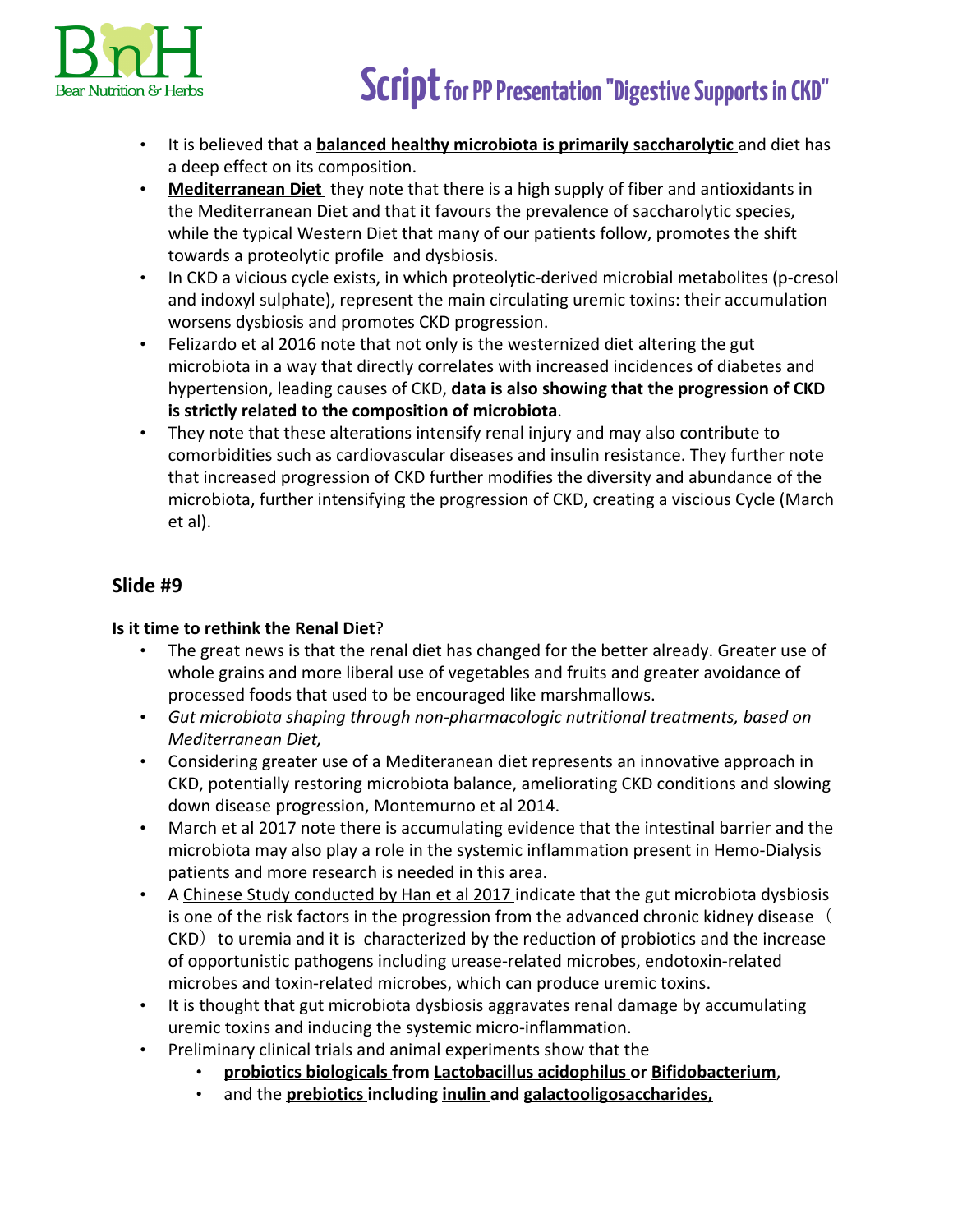

- **as well as lubiprostone (used for idiopathic constipation / opiod constipation) and activated carbon adsorbents** Vaziri et al 2013 found that CKD animals had Tight Junction failure due systemic inflammation, oxidative stress and endotoxemia. They administered AST-120 and Activated Carbon Absorbant / Activated Charcoal and it decreased uremia induced disruption of colonic epithelial tight junctions and associated endotoxemia, oxidative stress and inflammation.
- These can all be used for improving dysfunction of CKD patients with the gut microbiota dysbiosis via reducing uremic toxins and inhibiting the systemic micro-inflammation.
- They note that oral or enema administration can also regulate the gut microbiota dysbiosis, protect the intestinal epithelial barrier, reduce uremic toxins accumulation, inhibiting micro-inflammation and delay CKD progression.
- **FUTURE STUDY**  Based on these results, they note that interventional studies targeting the gut microbiota-related pathological factors such as tight junction proteins, helper T cells and regulatory T cells in the intestinal tract of the advanced CKD patients will become one of the key development directions in the future.

## **Slide #10**

• Herbal Medicine is uniquely suited to treat digestive system illness.

Terms

- Anti-inflammatory helps the body combat inflammation
- Antimicrobial help the body destroy or resist pathogenic microorganisms in some way (bacteria, fungi, viruses)
- Antispasmodic prevents cramps or eases spasms
- Astringent helps to tighten tissue which can help stop bleeding –in the gut they help reduce inflammation
- Demulcent soothe and protect irritated or inflamed internal tissue
- Bitters assist digestion and stimulate gastric and pancreatic juices
- Nervine herbs that strengthen and nourish the nervous system
- Hypnotics nervines that help induce a deep and healing state of sleep

- There is ongoing interest in the development of pharmacological approaches targeting the reduction of intestinal permeability.
	- corticosteroids, aminosalicylates and anti-tumor necrosis factor- $\alpha$  (TNF- $\alpha$ ), which act by reducing inflammation;
	- probiotics, which modulate the production of mucin and epithelial tight junction proteins;
	- and mucoprotectants, which form a protective film over the epithelium.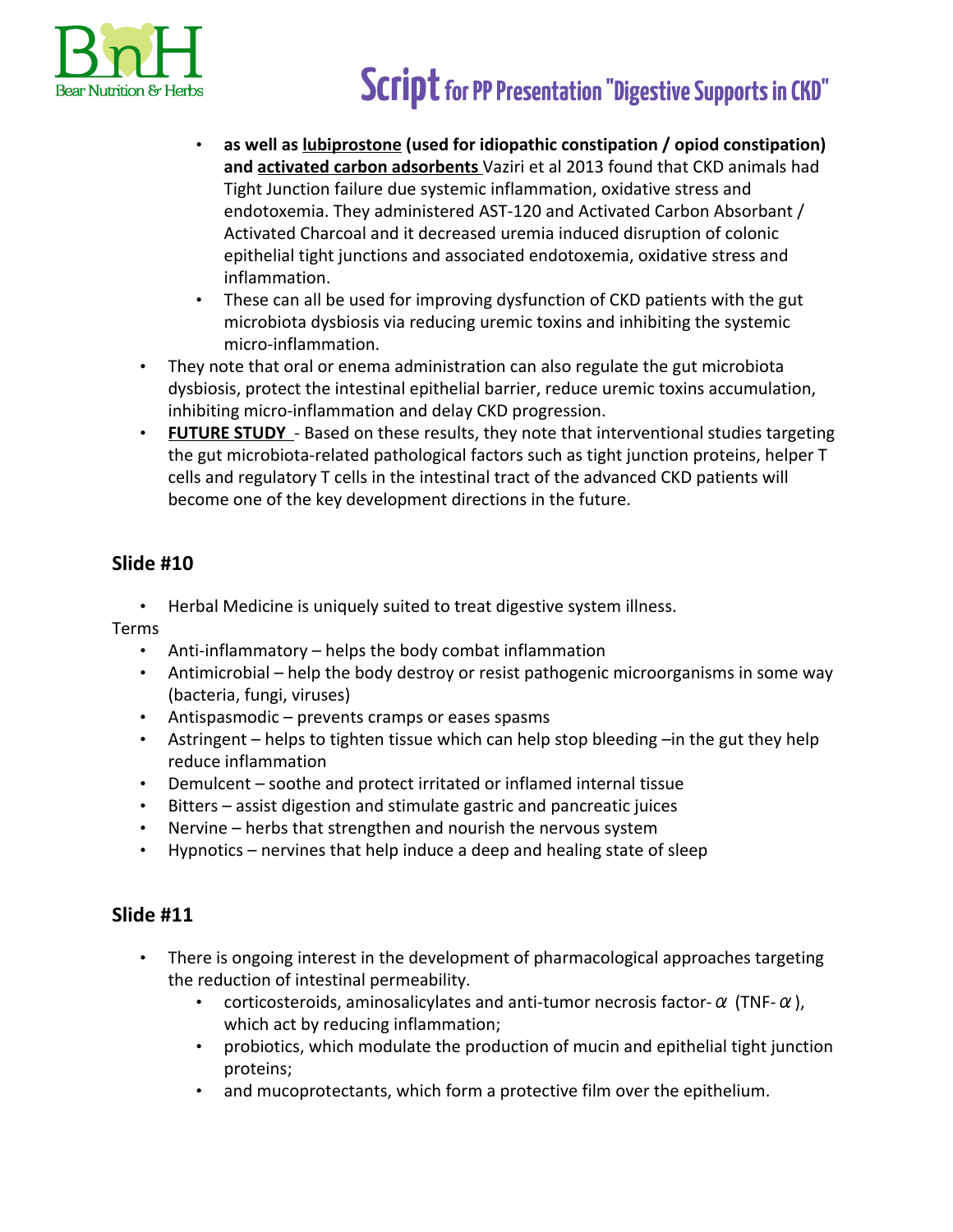

- such as gelatin tannate
- and xyloglucan

Recently, preclinical and clinical data highlight, the ability of new mucoprotectants, such as gelatin tannate and xyloglucan, to protect the intestinal mucosa and to exert anti-diarrheal effects.

In the future the ability of these substances to enhance the intestinal barrier may extend their use in the management of a variety of gastro-intestinal diseases associated with 'leaky gut' (Eutamene et al 2017).

- **Glutamine** (Braun and Cohen 2008) a conditionallly essential amino acid found in all life forms and the most abundant amino acid in the human body. During conditions of metabolic stress the body is unable to synthesise L-Gln in suffient quantities to meet biological needs and it becomves eessential to have an exogenous intake (543)
- Glutamine is vital for maintain the integrity of the intestinal lining and preventing the translocation of microbes and endotoxins into the body

Among the various tissues using glutamine at high rates, the intestine utilizes about 30% of total glutamine [15], indicating that it is a key nutrient for the intestine.

- Tight junctions maintain intestinal integrity, which prevents pathogens and toxins from entering the intestinal lumen [36]. There are four types of transmembrane components of tight junctions, including claudins, occludin, tricellulin, and junctional adhesion molecules
- Restriction of glutamine in cell culture media significantly increased epithelial cell permeability in Caco-2 cells.
- The addition of glutamine in glutamine-deprived cells rescued the impaired barrier functions. These studies suggest that glutamine supplementation may be beneficial for individuals with an impaired gut permeability by enhancing the expression of tight junction proteins.
- Nitric oxide (NO) is synthesized by multiple cells and modulates a variety of cellular signaling pathways, including inflammatory responses [69]. During intestinal inflammation, NO may play a dichotomous role, as both beneficial and harmful effects of NO have been observed [70]. Glutamine is an important regulator of NO synthesis.
- Therefore, based on the in vitro and in vivo studies mentioned above, glutamine supplementation could be one promising candidate for treating intestinal inflammatory disorders by inhibiting activation of NF- $\kappa$  B and STAT, and suppressing expression of inflammatory cytokines such as IL-6, TNF- $\alpha$ , and IL-8, and inflammatory enzyme inducible NO synthase, Kim et al 2017.
- **Butyric Acid**  a small 4 carbon nonessential short-chain fatty acid that functions the large intestine similarly to glutamine in the small intestine as the fuel of choice. 75% of all dietary carbohydrate that reaches the colon (mainly as undigested fiber) can be converted by colonic bacteria into short chain fatty acids, including butyrate. Supplementation may be beneficial (Liska et al 2004).
- **Fermented Foods**  provide acid to stimulate the stomachs natural acids, enzymes and prebiotics and probiotics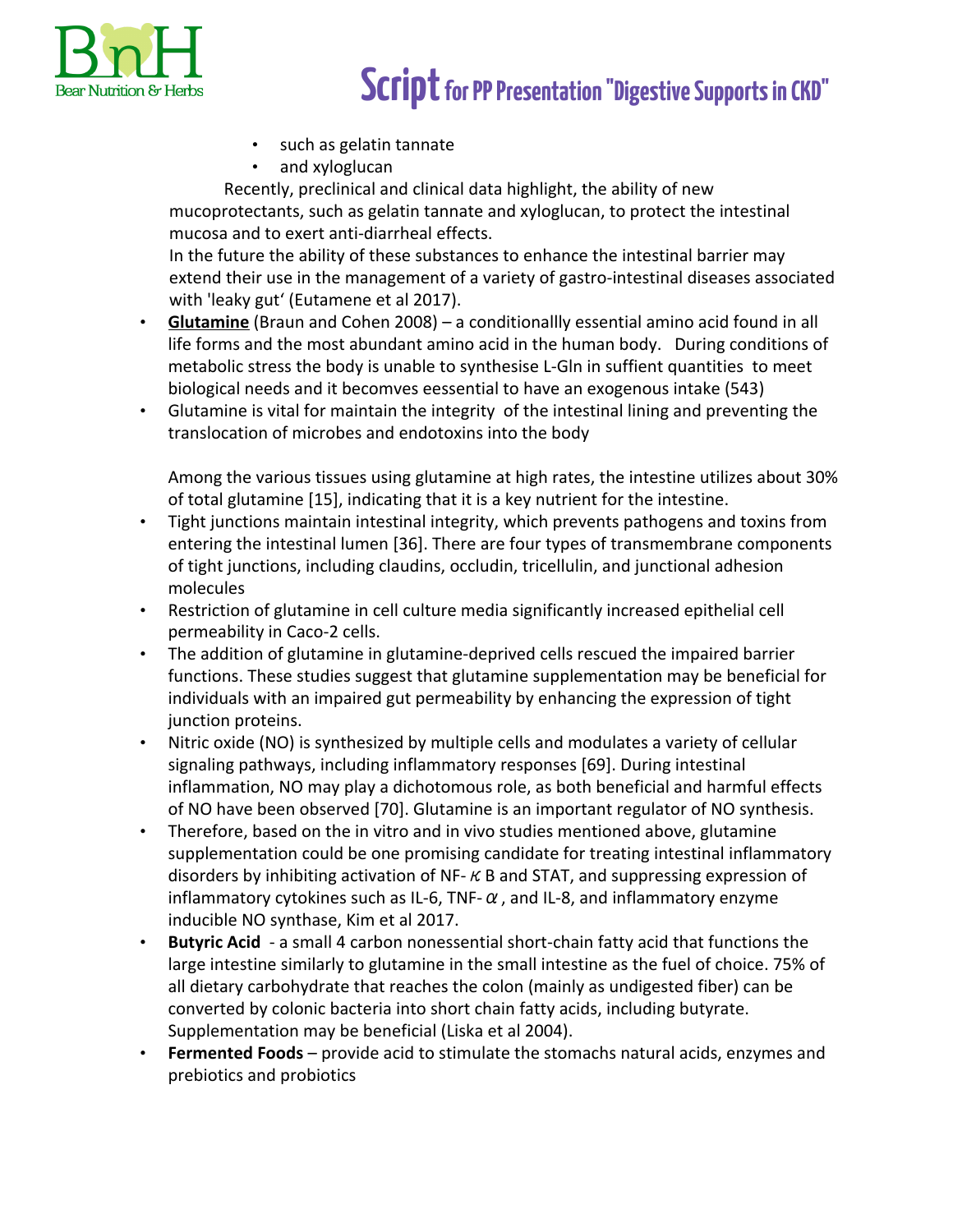

- **Colostrom**  is the milk produced by female mamals towards the end of pregnancy and is secreted from the mammary gland in the first 2 days after giving birth. It imparts passive immunity to the neonate and also improves gut permeability.
- Bovine Colostrom contains nutrients, antibodies, growth factors, vitamins and mineral sand has a variety of effects on the gastrointestinal tract, immune function and the ability to fight some infections and may possible reduce muscle catabolism. Improvements in gut permeability are usually seen in about 5 days. It should be avoided by those with lactose intolerance. Braun and Cohen

## **Slide #12**

### **Garlic**

• Is an antimicrobial, hypotensive, antispasmodic. It acts as a broad spectrum antibiotic, antifungal, antiviral and anti-parasitic. It has known chemopreventive and anticancer, antioxidant and immunostimulant properties. The organosulfur constituents (alliin, gamma –L-glutamyl peptides) whose mechanisms are not completely known and, flavanoids and saponins . **Interaction**s: has anti-platelet activity and must be used with care with warfarin. High doses may irritate the intestinal mucosa causing nausea, diarrhea, vomiting and burning of the mouth Garlic reduces serum cholesterol and triglycerides while raising levels of high density lipoprotiens. During acute infections 1 clove 3times daily can be used.or even eteric coated garlic supplements. Garlic cooked loses its antimicrobial abilities but retains its anti-hypertensive and cholesterol lowering abilities. Combined with onion oil packs a bigger punch. Consider encouraging patients and yourself to eat 1 clove of garlic daily with meals. Garlic has large consensus as a treatment as a hypolipidemic, antiatherosclerotic, hypotensive, antiplatelet, and fibrinolytic agent.

### **Thyme**

- Is a Carminative and an antimicrobial, antispasmodic, astringent and expectorant.
- Has a lot of volatile oils, and is good for dyspepsia and sluggish digestion. Can be used as a gargle for laryngitis and tonsilitis, eases sore throats and coughts.
- does not have many human studies but constituent knowledge (phenolics, saponin, tannins, Thymol and eugenol). Thymol and eugenol have atifungal activity with their ability to alter the cell wall and membrane of the yeasts saccharomyces cervisiae and candida albicans; they also are antibacterial, antiviral, antioxidant, astringent, and anti-inflammatory. Traditionally it has been used to treat respiratory tract infections. It has invitro activity against E. coli, Listeria monocytogenes, Streptococcus mutans and Salmonella enterica (Braun and Cohen 2010).
- How to use fresh chopped or as an infusion 1 cup boiling water over 2 teaspoons of dried herb and infuse in covered container for 10 minutes. Drink 3 times daily.

### **Myrrh**

• Is a gum resin antimicrobial, astringent, carminative, expectorant, vulnerary that has been shown to stimulate the production of while blood cells and it has direct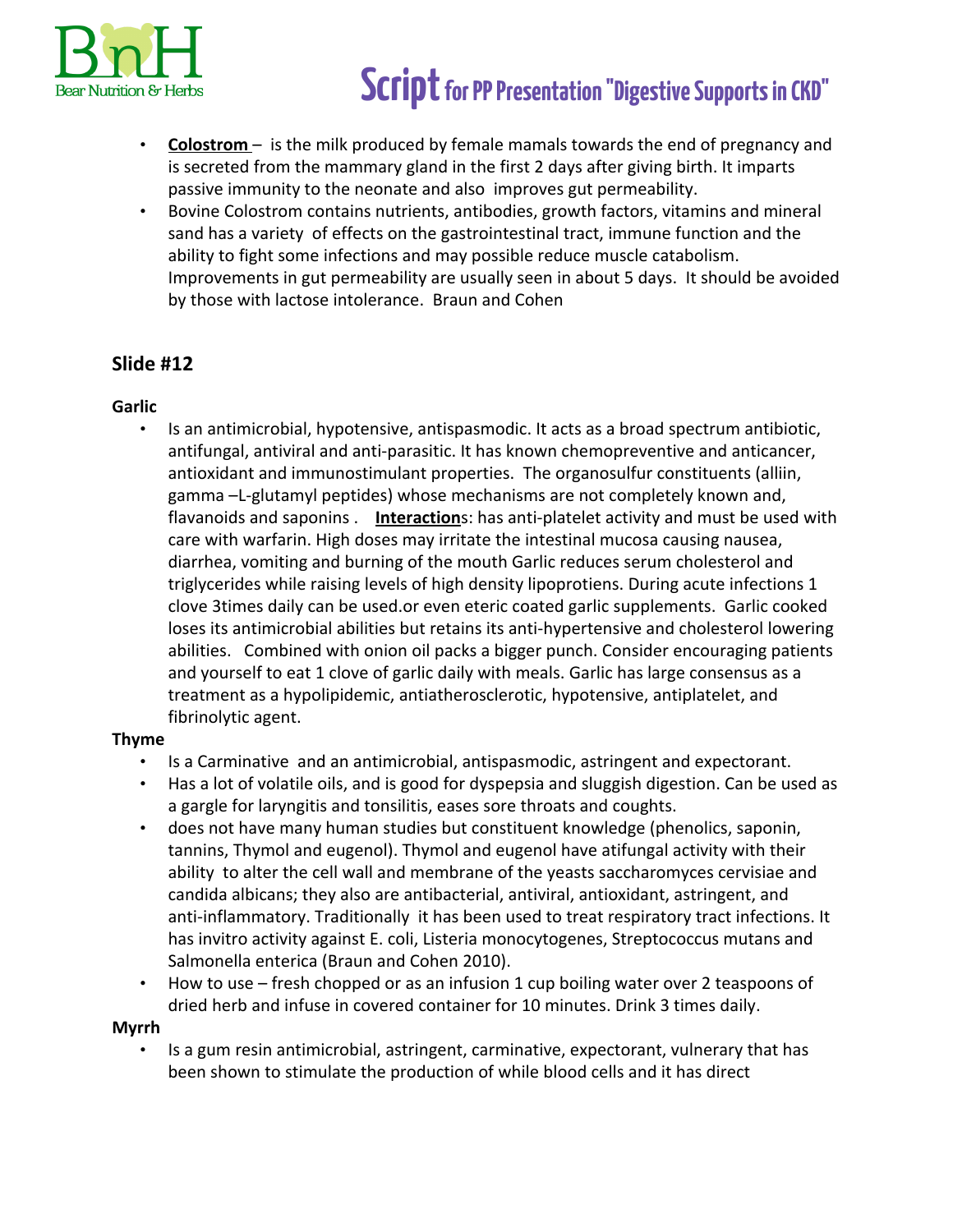

antimicrobial effects. It is good for mouth infections and mouth ulcers, gingivitis, pyorrhea, pharyngitis and sinusitis. It is also a hypoglycemic.

- Theoretically it may interfere with antidiabetic therapy since it has hypoglycemic properties. Undiluted tincture in the mouth can burn or irritate the palate.
- How to use as a mouth rinse or gargle add 5 to 10 drops of tincture to a glass of water. Dental powders should contain 10% powdered resin.

#### **Sage**

- Carminative, antispasmodic, antimicrobial, anti-inflammatory. It has soothing actions on the mucous membranes. It helps with inflammations of the mouth, throat and tonsils and may be used as a mouthwash to treat gingivitis, glossitis, stomatitis. It helps with dyspepsia.
- Safety / Considerations adverse reactions are likely only with overdoses more than 15 g = 7.5 Tablespoons sage leaf per dose or prolonged use of red sage. The toxic constituents of the essential oil thujone, causes symptoms such as tachycardia, hot flashes, convulsions and dizziness. Avoid during pregnancy.
- Infusion pour 1 cup of boiling water over 1-2 teaspoons of leaf and infuse covered for 10 minutes. Three times daily. Mouthwash – place 2 teaspoons of leaf in a pint of water bring to a boil and let stand, covered for 15 minutes. Gargle deeply with the hot infusion several times a day, (Hoffmann, 2003)

# **Slide #13**

**ACTIVITY**

**Pass Out Sample** Kombucha **Sauerkraut** Salad Dressing with Lettuce etc Ginger Chews

## **Slide #14**

### **Marshmallow**

- because of it mucilagenous it is a great demulcent (soothes and protects irritated or inflamed internal tissue, particularly on the lining of the intestines where it soothes and reduces irritation by direct contact). Can be used internally or externally.
- Safetey Considerations may delay absorption of other drugs taken at the same time.
- Should be in tincture 3 times daily or via a *cold infusion* 2-4 grams of root in 1 cup of water for a goal of 6 grams daily

**2 grams tea leaves = 1 Tablespoon**

### **Calendula**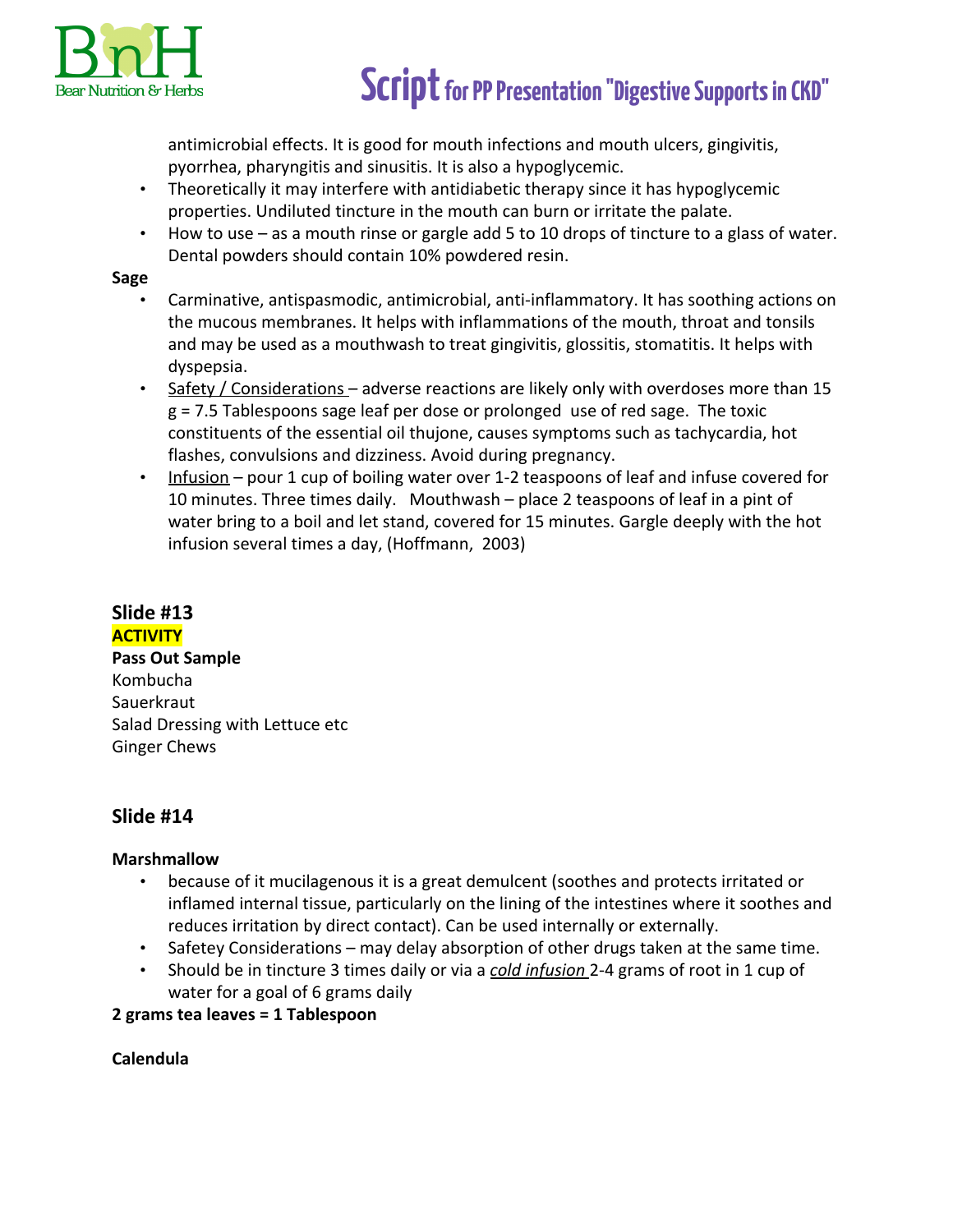

- Externally it sooths inflamed skin; internally it acts as an anti-inflammatory in the digestive system; it releaves gallbaldder problesm an many vague digestive complaints known as indigestion. It also combats fungal infections.
- Safety considerations possible allergen (Asteracea famiy for those allergic). Non toxic not current reports of adverse issues.
- How to use: make an Infusion 1-2 teaspoons of flowere in 8 oz water and infuse for 10 -15 minutes. Drink 3 times daily.

### **German Chamomile**

- Is a nervine, antispasmodic, carminative, anti-inflammatory , anti-microbial, bitter, vulnerary
- Helps with insomnia, anxiety, menopausal depression, loss of appetite, dyspepsia, gastric ulcers, diarrhea, colic aches and pains of flu, migraine, neuralgia,teething vertigo, motions sickenss, conjunctivitis, inflamed skin , urticaria and many other.
- Most widely used nervine herb in the West
- It has a wide safety range.
- Safety / Precautions May cause allergic reactions in people sensitive to plants in the Asteraceas family. Reactions are noted to be extremely rare.
- Infusion 2-3 teaspoons of herb in 1 cup of boiling water for 10 minutes in a covered container and drink 3-4 times a day ora tincture 1-4 ml three times daily.

### **Peppermint**

- Is a carminative (ease discomfort caused by flatulence) with relaxing effects on the muscled of the digestive system. It combats flatulence, dyspepsia, intestinal colic, stimulates the flow of bile and digestive juices. The volatile oil acts as a mild anaesthetic to the stomach wall, decreasing feelings of nausea and the desire to vomit. Helps relieve nausea and vomiting related to pregnancy and motion sickness. It is also an anti-inflammatory, antispsmodic, nervine, antimicrobial, analgesic.
- Safety Considerations no side effects or drug interactions

### **Gentian**

- Is a bitter (remedies that have bitter tastes that trigger a sensory response in the mouth that is directed by the nerves to the central nervous system and sends a message to the gut to give rise to the release of the digestive hormone gastrin which triggers and supports the digestive cascade).
- Bitters stimulate appetite and digestion via general stimulation of digestive juices, stimulating saliva, gastric juices, and bile. Aids the liver in detox, helps regulate the secretion of pancreatic hormones that regulate sugar, insulin and glucagon; helps stimulate self repair mechanism of the gut and more.
- it accelerates the emptying of the stomach. It is indicated for slow digestion and loss of appetite, dyspepsia and flatulence.
- Safety Considerations: may cause headaches in predisposed persons. It is contradicted during pregnancy and for those with gastric or duodenal ulcers; avoid with Hiatus hernia, gallbladder disease, kidney stones, dysmenorrhea, GERD.
- How to use take tincture 1-2 ml (30 60 drops) 15 30 minutes before meals or any time acute stomach pains are associated with a feeling of fullness. Decoct ½ teaspoon of shredded root in 1 cup of water and boil for 5 minutes.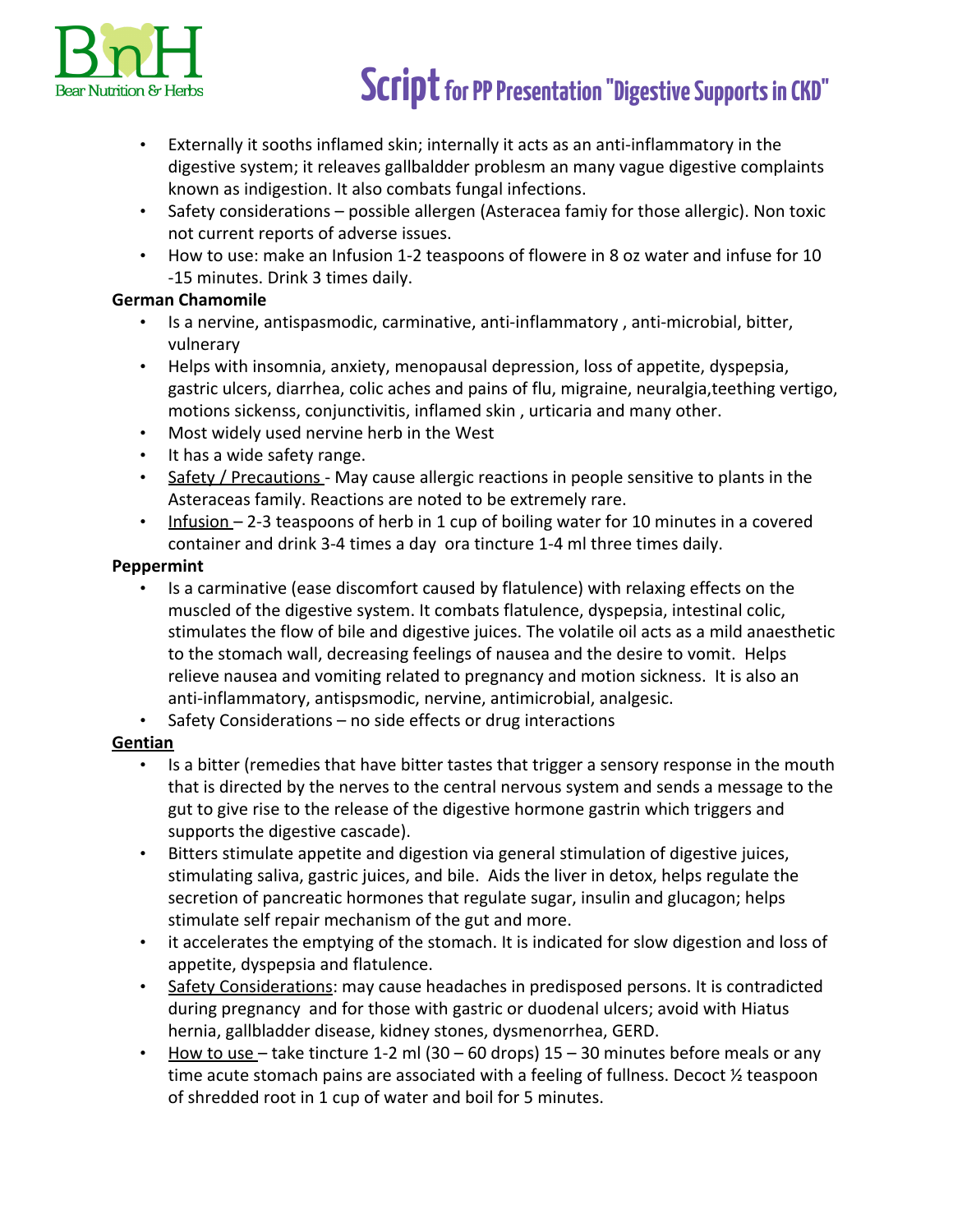

### **Valerian**

- Is a Nervine (a plant remedy with some type of beneficial effect upon the nervous system – in cases of shock, stress, nervous debility, anxiety). It is also a hypnotic, antispasmodic, carminative, hypotensive and emmenagogue (herbs that treat women's reproductive organs). It has a wide range of uses but is mainly used for anxiety, nervous sleeplessness and bodily symptoms of tension, such as muscle cramping and indigestion.
- Safety Considerations Valerian may increase the effects of sedatives and for a small few it may cause a stimulating affect.
- How to use must be used at a sufficiently high dosage to be effective; Tincture is most widely used 2.5 – 5 ml (75 drops – 150 drops =  $\frac{1}{2}$  - 1 teaspoon) up to 10 ml per dose at one time. Infusion - use 2 teaspoons of dried herb per 1 cup of boiling water. Prepare in a closed vessel to ensure no loss of volatile oils. Or, a cold infusion can be made by pouring 1 cup of cold water over 2 teaspoons of root and let stand 8-10 hours. Gastritis is the same but replace calendula with Filipendula umaria (meadow sweet); 3 part Althea and 1 part Filipendula and Matricaria

### **Slide #15**

### **Ginger**

- contains an essential oil and resin known collectively at oleoresin. It has demonstrated anti-emetic activity in both experimental models and human studies. It also inhibits serotonin –induced diarrhea and acts as an antispasmodic on visceral and vascular smooth muscle. It blunts gastric dysrhythmia and nausea evoked by acute hyperglycemia.
- Exerts several effects in the gastrointestinal tract, which leads to improvements in gastrointestinal symptoms.
- Stimulates the flow of saliva, bile and gastric secretions
- Increases GI motility in several animal models
- Appetite Stimulant since it accelerates gastric emptying and stimulates antral contractions in a randomized double blind study.
- Eases GI discomfort, colic, diarrhea, bloating
- Effective in inhibiting H.pylori
- Prevented the decline in renal antioxidant status by increasing glutathione-s-transferase activity in an experimental model of nephrotoxicity
- Nausea treatment (post operatively, pregnancy, motion sickness, chemotherapy induced) – however with pregnancy the German Comission E ginger should not be used to alleviate morning sickness in pregnancy; however there is tradition use of it in pregnancy. TCM says don't use more than 2 g of dried ginger daily during pregnancy .
- Can help treat Migraine as it inhibits thromboxane A2 and exert antihistamine, anti-inflammatory and gastric actions
- Can be taken in many forms (cooked, fresh, tea, pickled, glazed, candy, ethanol extracts)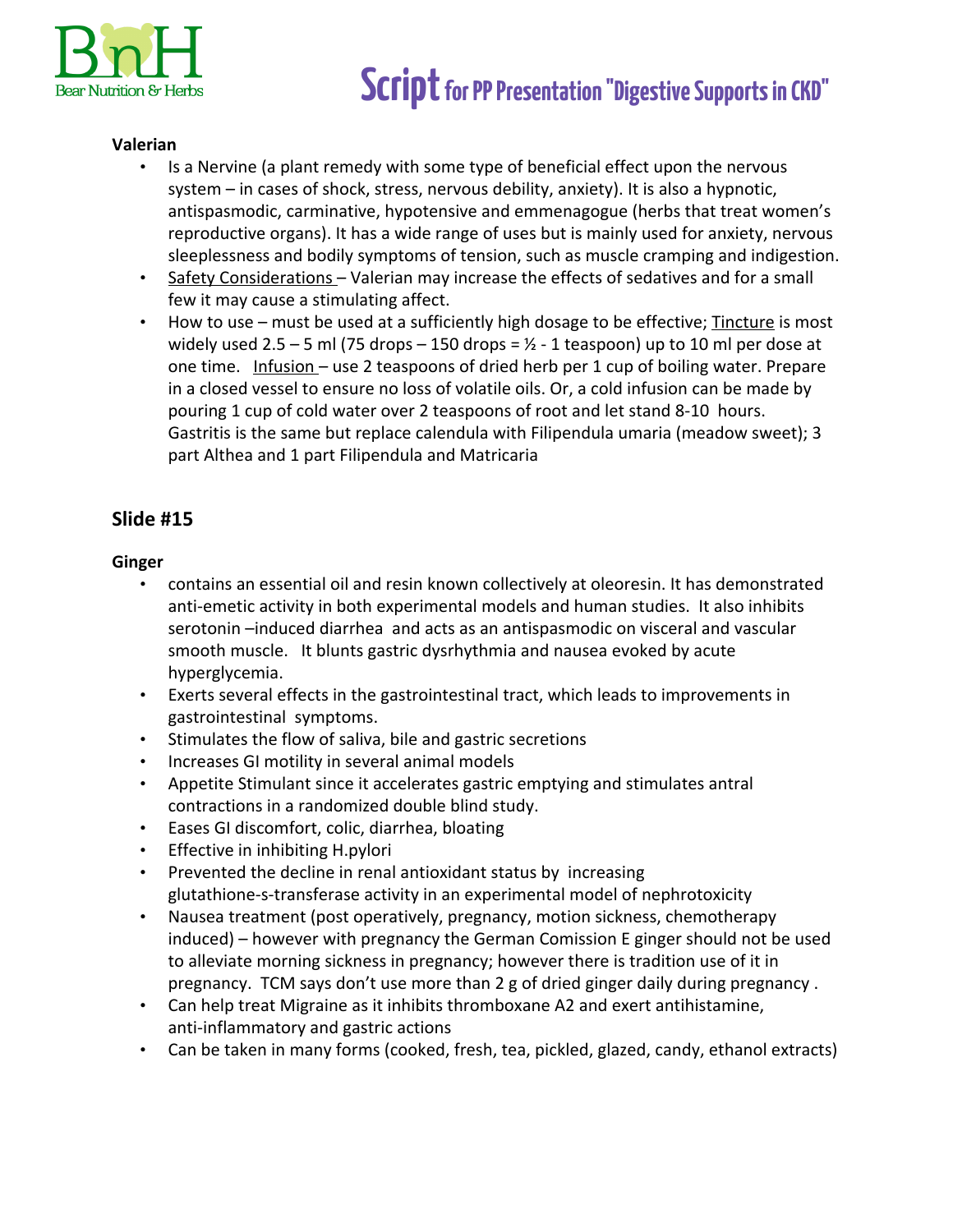

- Theoretical risk with warfarin since it has anti-platelet effects but there is not evidence of an interaction with warfarin at the usual dietary and therapeutic intakes. Has been shown not to alter prothrombin times,
- People with gall stones, gastric ulcer and reflux should use ginger with caution, Braun and Cohen 2008.

### **Ginger Dose** –

- Tincture dose  $1.5 5$  ml three times daily
- Fluid Extract 0.25 to 1 ml three time daily
- Infusion pour 1 cup boiling water over 1 teaspoon of fresh root and infuse ofr 5 minutes – drink as needed.

### **Fennel:**

- An excellent stomach and intestinal remedy that relieves flatulence and colic while stimulating digestion and appetite .
- Can be used as a compress to treat conjunctivitis and blepharitis (inflammation of the eyelids)
- Increases milk flow in nursing mothers
- And calms coughs in bronchitis and other colds
- No side effects or drug interactions have been reported.

Fennel Dose and Preparation:

- For infusion pour 1 cup of boiling water over 1 to 2 teaspoons of slightly crushed seeds and infuse in a covered container for 10 minutes. Drink three times daily
- To ease gas and flatulence take a cup 30 minutes before meals., (Hoffman 2003)

- Ali-Hasan et al 2016 in a systematic review with meta-analysis found that overall, antioxidants such as **N-acetyl cysteine NAC, vitamin C, and vitamin E** can reduce the incidence of Contrast induced nephropathy, while only NAC might be able to significantly lower serum creatinine levels. There is no impact of Antioxidant supplementation on mortality.
- There is increased evidence that **magnesium** can inhibit vascular calcification, which is a common risk factor that occurs in CKD. Cohort studies in patients receiving dialysis have shown a lower serum magnesium level as a significant risk for cardiovascular mortality. Also, the cardiovascular mortality risk associated with hyperphosphatemia is alleviated among those with high serum magnesium levels. It was also found that one of the harmful effects of high phosphate on the progression of CKD is also reduced among those with high serum magnesium levels. The potential usefulness of magnesium as a remedy for phosphate toxicity should be further explored by future intervention studies. Sakaguchi et al 2017.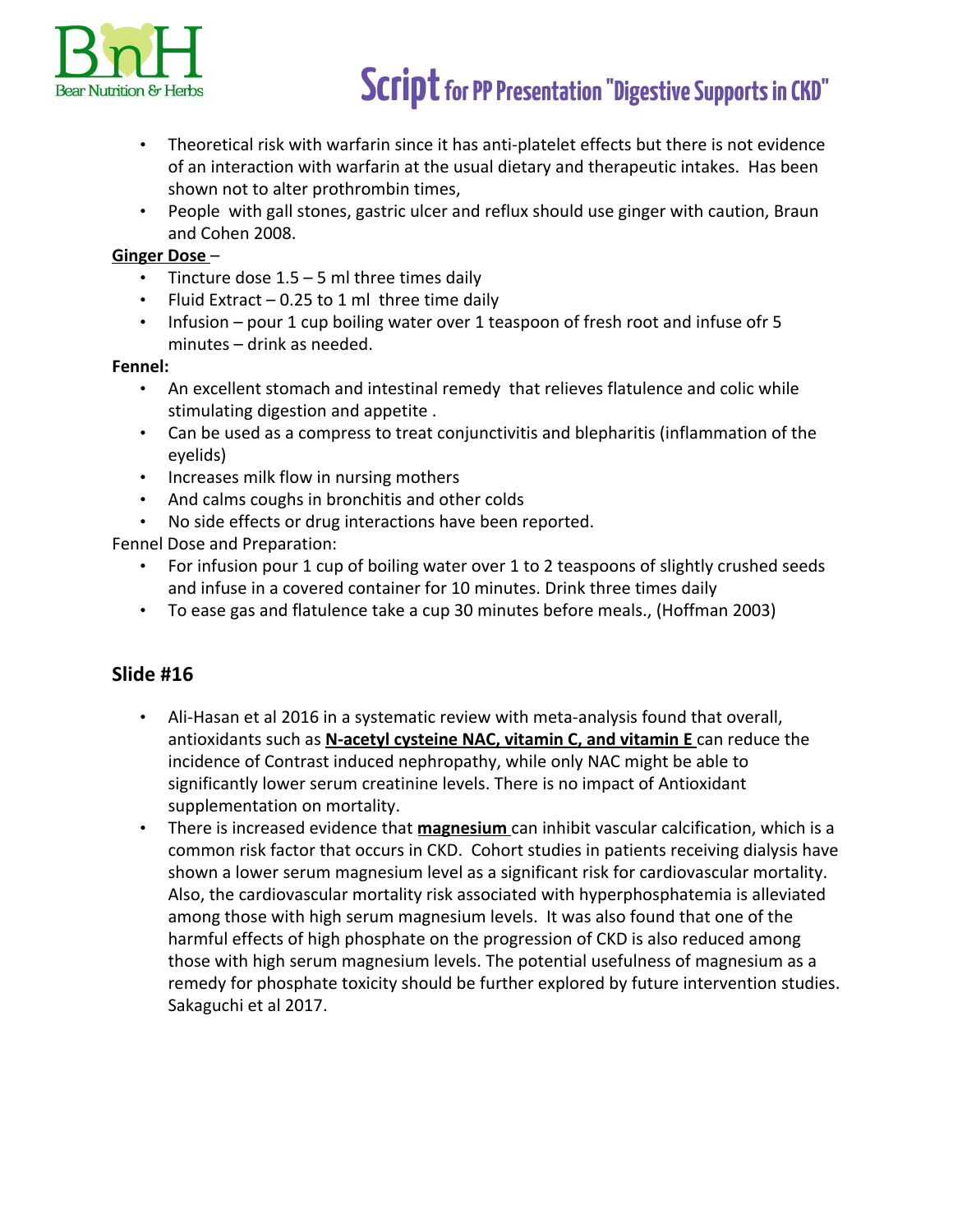

- Omega 3 Fatty acids are one of 2 essential fatty acids that humans cannot make on our own. Our bodies cannot insert the double bond needed in the 3 and 6 position. So we must get it via diet.
- Alpha-linolenic acid (ALA) is the source of EPA and DHA.
- Fish oil (ALA) provides it in a pre-formed state that requires no conversion vs Non fish oil derived (ALA) which must be converted.
- Non fish ALA is found in canola, linseed, soybean, flaxseed, pumpkin and walnuts research doesn't show that same beneficial results with non fish ALA as with fish ALA possibly due to inefficient conversion of ALA into EPA and DHA. In this conversion we usually only get 5-10% of ALA converts to EPA and 2-5% of ALA converts to DHA.
- **Omega 3 Fatty Acids**  Many CKD patients complain of pruritus or itching even when there Phosphorus is well controlled. There is greater interest looking into the reasons why. Essential Fatty Acid deficiency is starting to be considered more closes. Panahi et al 2016 conducted a literature review of omega 3 fatty acids on uremic pruritus and found four small studies with 3 having small randomized controlled trials that showed a significant improvement in pruritus symptoms (evaluated by questionnaire) in CKD patients who took omega-3 supplements compared to omega 6, omega 9 and placebo. They noted numerous limitations of the studies but still self reported feelings of improvements with itching.
- Signs of deficiency: cardiovascular disease, inflammatory disorders, rheumatoid arthritis, unipolar dipression, senile dementia, asthma, atopic dermatitis.
- EFA's help to prevent cardiac arrhythmias and associated sudden death, protects against ventricular fibrillation and ischemia and reperfusion (restoring blood flow back to the heart after heart attack)
- 3 oz of cold water fish provides about 1000 mg omega 3 EFA
- People with fat malabsorption syndrome are at risk for developing deficiency (elderly, diabetics and people with a variety of metabolic disorders, alcoholics( Brauhn and Cohen 2010)
- **ALSO CONSIDER** : fish oil may decrease immunological renal injury in patient with IgA Nephropathy and slow the decline in renal function – although the research is limited and the findings are mixed. Fish oil taken with Selective serotonin reuptake inhibitors may enhance therapeutic activity of antidepressant. Fish oil may improve vascular health but in the presence of statins may increase LDL level and decrease glycemic control , Stargrove et al 2008.
- The literature suggests  $1 10$  g per day but it will vary depending on the pathophysiology and the level of health of the individual. The practitioners I have worked with and myselfnote 3000 mg daily is the baseline therapeutic dose and 5000 mg may be needed during acute inflammatory issues, Stargrove et al 2008.
- Docosahexaenoic acid (DHA)
- Eicosapentaenoic acid (EPA)
- **Another more comprehensive look at omega 3 EFA** and hemodialysis was research published in BMC Nephrology in 2015. Bessell et al 2015 took components of the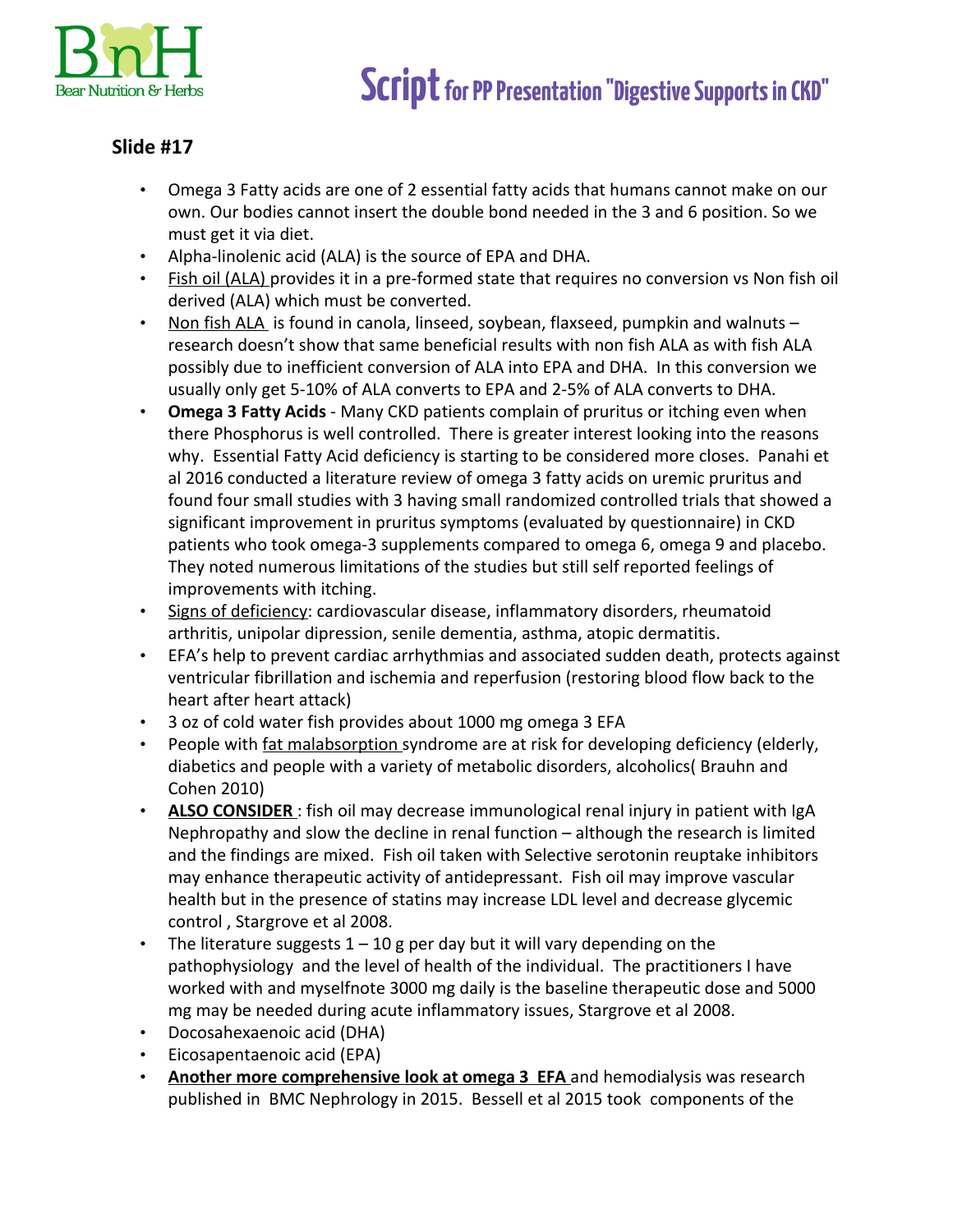

Mediterranean diet due to its known protections for cardiovascular disease in the general population and trialled it in hemodialysis patients with the aim of reducing the risk of cardiovascular disease and improving associated risk factors.

- Components include fish, fruit and vegetables in the form of fish oil supplements and vitamin and antioxidant supplements.
- They conducted a narrative review where they looked at observational studies, and interventional and randomized controlled trials.
- In the literature they found that risk of mortality is reduced in patients with a higher fish intake and those with higher serum omega-3 fatty acid levels. However, the pathways by which risk of mortality is reduced have not been fully extrapolated.
- The few studies that examined the effect of **vitamin B** supplementation in hemodialysis patients, these studies suggest that supplementation alone does not reduce the risk of mortality.
- Finally, studies examining **vitamin E** supplementation have drawn inconsistent conclusions regarding its pro-oxidant or antioxidant effects.
- They further note that dietary supplementation in hemodialysis patients is an area which requires larger, more methodologically robust randomised controlled trials to determine if risk of cardiovascular outcomes can be improved.

- **Garlic** Consider encouraging patients and yourself to eat 1 clove of garlic daily with meals. Garlic has large consensus as a treatment as a hypolipidemic, antiatherosclerotic, hypotensive, antiplatelet, and fibrinolytic agent. It acts as a broad spectrum antibiotic, antifungal, antiviral and anti-parasitic. It has known chemopreventive and anticancer, antioxidant and immunostimulant properties. The organosulfur constituents (alliin, gamma –L-glutamyl peptides) whose mechanisms are not completely known and, flavonoids and saponins . Interactions: has anti-platelet activity and must be used with care with warfarin. High doses may irritate the intestinal mucosa causing nausea, diarrhea, vomiting and burning of the mouth Garlic reduces serum cholesterol and triglycerides while raising levels of high density lipoproteins. During acute infections 1 clove 3times daily can be used.or even enteric coated garlic supplements. Garlic cooked loses its antimicrobial abilities but retains its anti-hypertensive and cholesterol lowering abilities. Combined with onion oil packs a bigger punch.
- **Cayenne** Avoid if using ace inhibitors as I may induce ACE inhibitor (lisinopril) induced cough during early co-administration. Can use internally or topically as an anti-arthritic (Stargrove et al 2008). Research indicates that topically capsaicin blocks the transmission of pain and itching by nerve fibers in the skin (depletes local supplies of a neurotransmitter called substance P, which transmits pain and itching signals from the nerve in the skin to the spinal cord, Hoffmann 2003. It is most useful as a systemic stimulant for circulation, stimulation blood flow and strengthening the heart, arteries,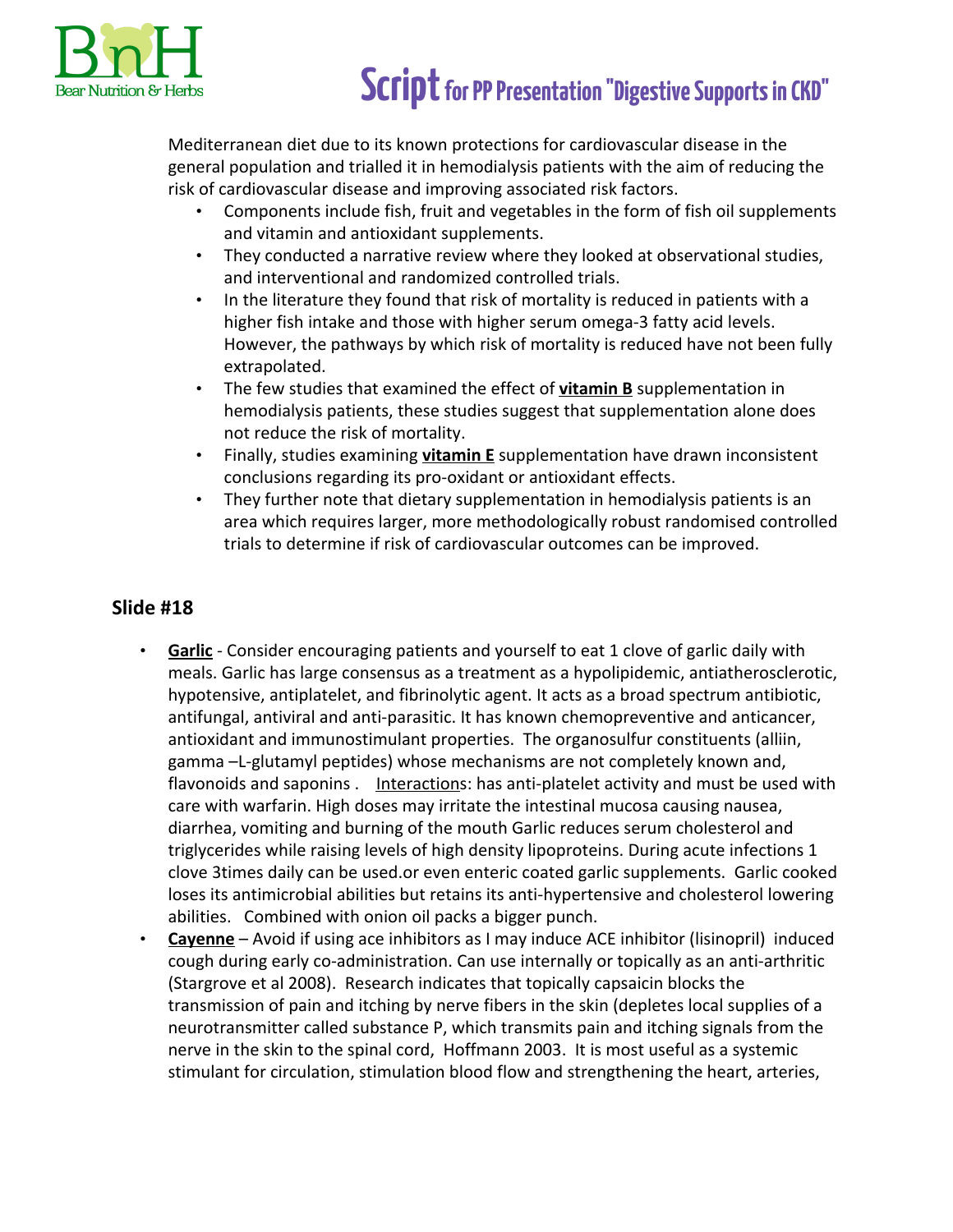

capillaries and nerves. It is known for toning the circulatory system and digestive system, Hoffman 2003.

- These herbs are helpful with hypertension, congestive heart failure, Angina
- **Hawthorn** is considered to be an all around cardiovascular wellness remedy and the most significant herb for ischemic heart disease. It is considered a cardiotonic. It contains (flavonoids, glycosides – rutin and quercetin being some of them, anthocyanidins, oligomeric proanthocyanidins. It is recommended by Stargrove et al 2008 indicated it should be used with caution in the elderly on multiple medications with psychiatric medications. They also note that Pittler et al conducted a meta analysis of clinical trials using Hawthorn extract for the treatment of chronic heart failure 8 of 13 of the studies allow concomitent meds for CHF, ACE inhibitors, diuretics, calcium channel blockers and it concluded there was a better than placebo effect on the endpoints (max workload, pressure – heart rate product, left ventricular ejection fraction. Also Quality of Life was tested in a smaller trial via questionnaire and had significant improvements over the placebo groups (Braun & Cohen 2008)
- CanCombine the 5 herbs together to make a tea with 2 part of Hawthorn and 1 part everything else.

- There are numerous herbs that can be used for cough, upper respiratory issues and bronchitis. However, they may not be the safest for CKD patients as some have some liver toxicity with prolonged use or in large amounts and some interfere with anticoagulant medications.
- Hyssop, Mullein and Thyme are 3 herbs that are effective and have no side effects or reports of drug interactions. on the other hand has a very high safety range.
- Hyssop -
- **Mullein** has not been significantly studies in clinical trials so moat of the information we have for it is traditional uses over centuries internally and externally. Also invitro, phytochemical and pharmacological information based on its constituent parts (mucilaginous polysaccharides, flavonoids, caffeic acid, triterpene saponins and sterols) most of the information (Braun & Cohen 2010). It has been used traditionally for dry cough in conjunction with (licorice, coltsfoot and marshmallow). IT reduces inflammation while stimulating fluid production, thus facilitating expectoration. It has been used for a hard dry cough with soreness and for inflammation of the trachea (Hoffman 2003).
- **Thyme** does not have many human studies but constituent knowledge (phenolics, saponin, tannins, Thymol and eugenol). Thymol and eugenol have antifungal activity with their ability to alter the cell wall and membrane of the yeasts saccharomyces cervasiae and candida albicans; they also are antibacterial, antiviral, antioxidant, astringent, and anti-inflammatory. Traditionally it has been used to treat respiratory tract infections. It has invitro activity against E. coli, Listeria monocytogenes, Streptococcus mutans and Salmonella enterica (Braun and Cohen 2010).